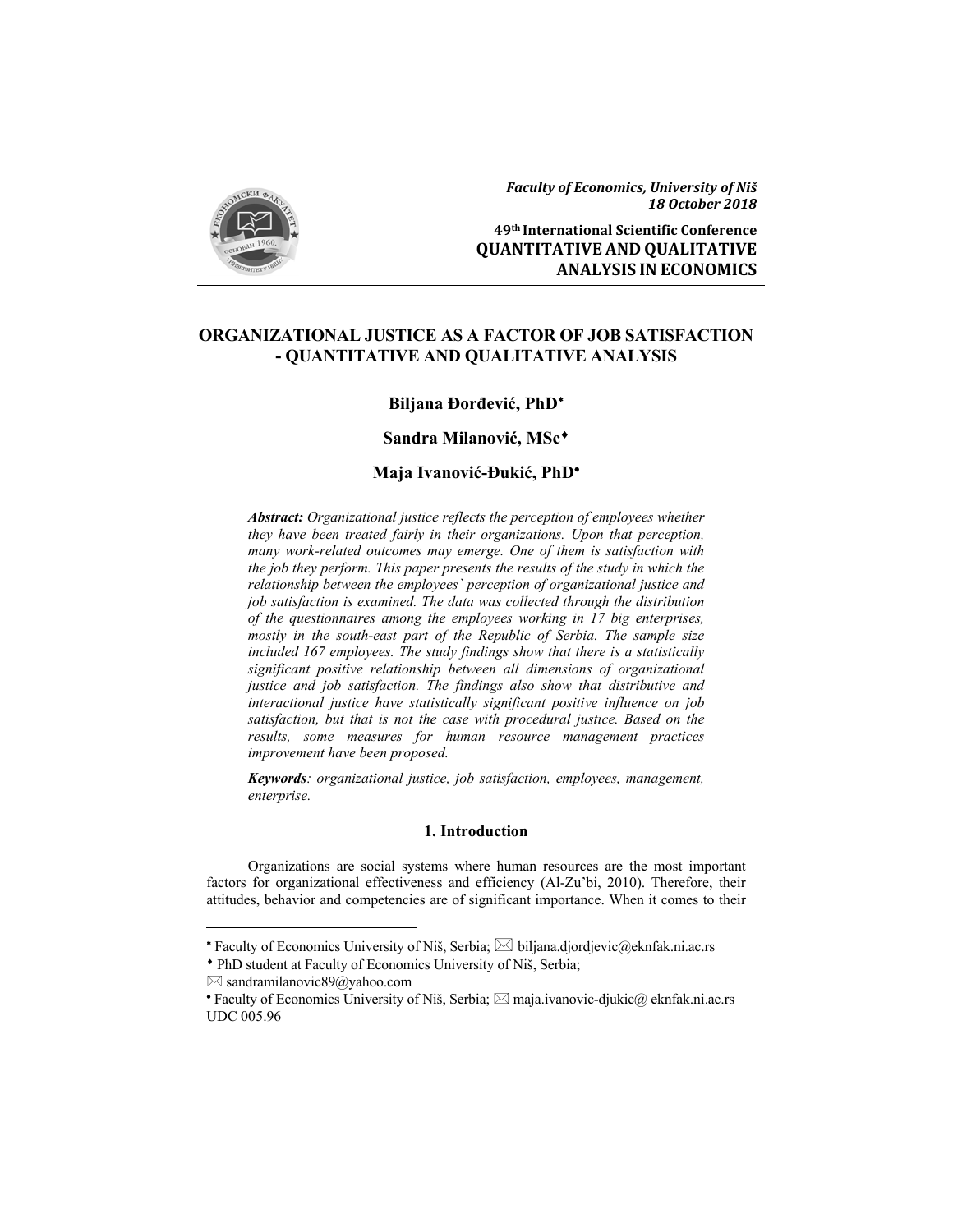attitude, many studies confirmed that they can be influenced by various factors, such as: satisfaction with the compensation system (Rynes et al., 2004), possibilities for promotion (Njambi, 2014), the quality of interpersonal relationship (Martin & Dowson, 2009), etc. One of the factors which also have the great potential to influence employees` attitudes and behavior is the extent to which they perceive workplace procedures, interactions and outcomes to be fair (Baldwin, 2006). In other words, their attitudes and behavior can be influenced by the perception of *organizational justice.*

The question of fairness in organizations is very important. Many studies have been confirmed that employees` perception of organizational justice can influence many important outcomes. For example, it has been found that organizational justice influences employees` commitment (Hassan, 2010), their willingness to demonstrate organizational citizenship behavior (Jafari and Bidarian, 2012), satisfaction with the job (Al-Zu'bi, 2010), etc. It has been also found that almost all of these phenomena are closely related to the performance of employees (Khan et al., 2010; Bin, 2016; Basu et al., 2017).

The significance of organizational justice also stems from the fact that the question of justice is present in many procedures and processes that are happening in the organizations almost on daily base, such as: performance appraisal, disciplinary procedures, conflict resolution, selecting new staff, organizational change, etc. (Baldwin, 2006). The question of justice is of extremely important during the downsizing process; also in situations when the perception could influence the attitudes, behavior and performances of the remaining employees (survivors) (Sounders et al., 2003) who are very important for the downsizing effectiveness.

Having in mind the importance of organizational justice for the employees attitudes, behavior and performances, the authors of the paper conducted the study in order to investigate whether the perception of organizational justice influences job satisfaction of employees in enterprises in Serbia. The starting assumptions were that there is a positive relationship between the organizational justice and job satisfaction, as well as that organizational justice significantly influences the job satisfaction.

The paper is structured as follows: after the introductory considerations, a review of the literature referring to organizational justice and job satisfaction is followed, while in the second part of the paper the explanation of the research methodology, the research results, their discussion and concluding considerations are presented.

## **2. Literature review and hypothesis development**

#### *2.1. Organizational justice*

Organizational justice refers to the extent to which employees perceive workplace procedures, interactions and outcomes to be fair (Baldwin, 2006). This term was firstly introduced by Greenberg (1987) by whom it represents individual's perceptions and reactions to fairness towards the organization.

Employees make the judgments of fairness usually when some event with which they are personally disappointed occurs (Cropanzano & Molina, 2015). In order to access whether it was or was not fair, they compare it with some norms, standards, rules or justice criteria. When their judgment is negative, they conclude that the injustice has been occurred (Cropanzano & Molina, 2015).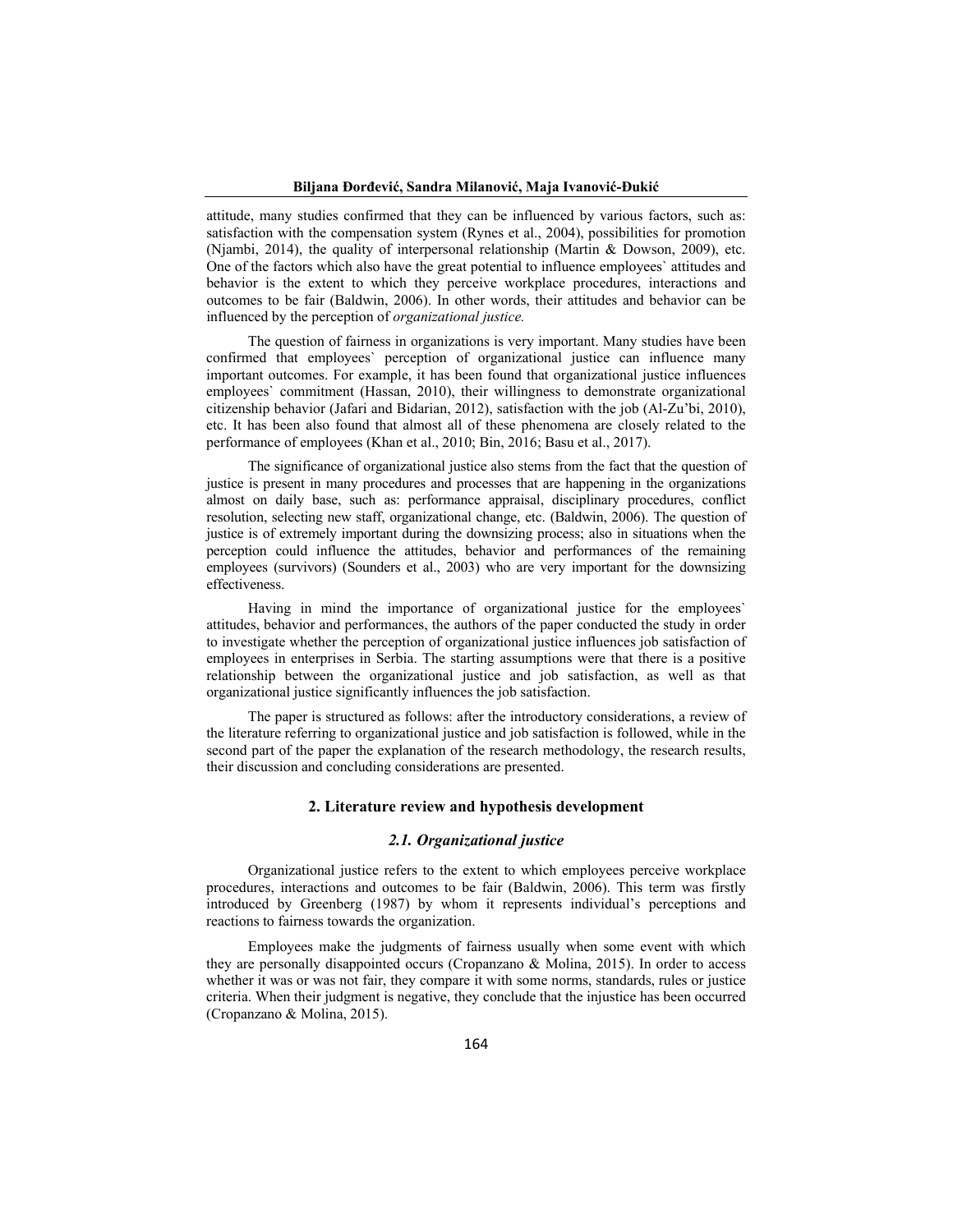It has been widely accepted that organizational justice has three dimensions: distributive, procedural and interactional. The attention of the authors was firstly focused on distributive justice. This dimension of justice refers to the assessment of the fairness of the outcome that the employees received from the organization (Cropanzano & Molina, 2015). The outcomes could be in the form of promotion, pay, and the like. The employees will have the perception of fairness in organization if the outcomes are distributed proportionally to the inputs that employees made. This rule is the basic principle of the equity theory (Adams, 1968 in Baldwin, 2006). In addition to this basic principle/criteria of justice, there are two more criteria that employees can use to decide whether their outcomes are fair: equality and need (Deutch, 1985 in Cropanzano & Molina, 2015).

Procedural justice is another dimension of organizational justice. It is concerned with the fairness to the decision-making process, or the set of policies that are used to make allocation decisions (Cropanzano & Molina, 2015). In some cases, this dimension of organizational justice might have a greater impact on the attitudes and behavior of employees than distributive justice. Namely, the practice has shown that employees will be more willing to accept unwanted outcomes, i.e. decisions, if they consider that the decisionmaking process was based on the principles of justice (Baldwin, 2006).

In order to perceive the higher level of procedural justice in the organization, Leventhal and his colleagues (1980) made some recommendations. According to them, a just process is the one that is applied consistently to all individuals, which is free of bias, accurate, representative of relevant stakeholders, correctable, and consistent with ethical norms (Leventhal et al., 1980 in Cropanzano et al., 2007).

 The third dimension of organizational justice is interactional justice. It refers on the quality of the interpersonal treatment received by those working in an organization, particularly as a part of formal decision making procedures (Baldwin, 2006). According to Colquitt (2001) there are two aspects of interactional justice: informational justice and interpersonal justice. Informational justice refers to the provision of the relevant evidences and examination, which is especially important when unfavorable events are going on (Cropanzano & Molina, 2015), for example, the process of downsizing. Interpersonal justice refers to the dignity and respect with which people are treated (Cropanzano & Molina, 2015). Since interpersonal justice emphasizes one-to-one transactions, employees usually access it upon the relationship with their supervisors (Cropanzano et. al., 2007).

### *2.2.Job satisfaction*

Job satisfaction is a phenomenon which occupies the attention of many authors. Therefore, many definitions of what job satisfaction represents emerged. Locke (1976), for example, states that job satisfaction represents individual`s "pleasurable or positive emotional state resulting from the appraisal of one`s job or job experiences" (Locke, 1976, p. 1304). Judge and his colleagues (2001) state that job satisfaction is a result of a cognitive, affective and evaluative reaction of an individual to various dimensions of a job. A very useful notion for understanding the nature of job satisfaction is also the opinion that job satisfaction represents the level of divergence between what employees expects to receive and what they actually experience at the workplace (McShane, 2004).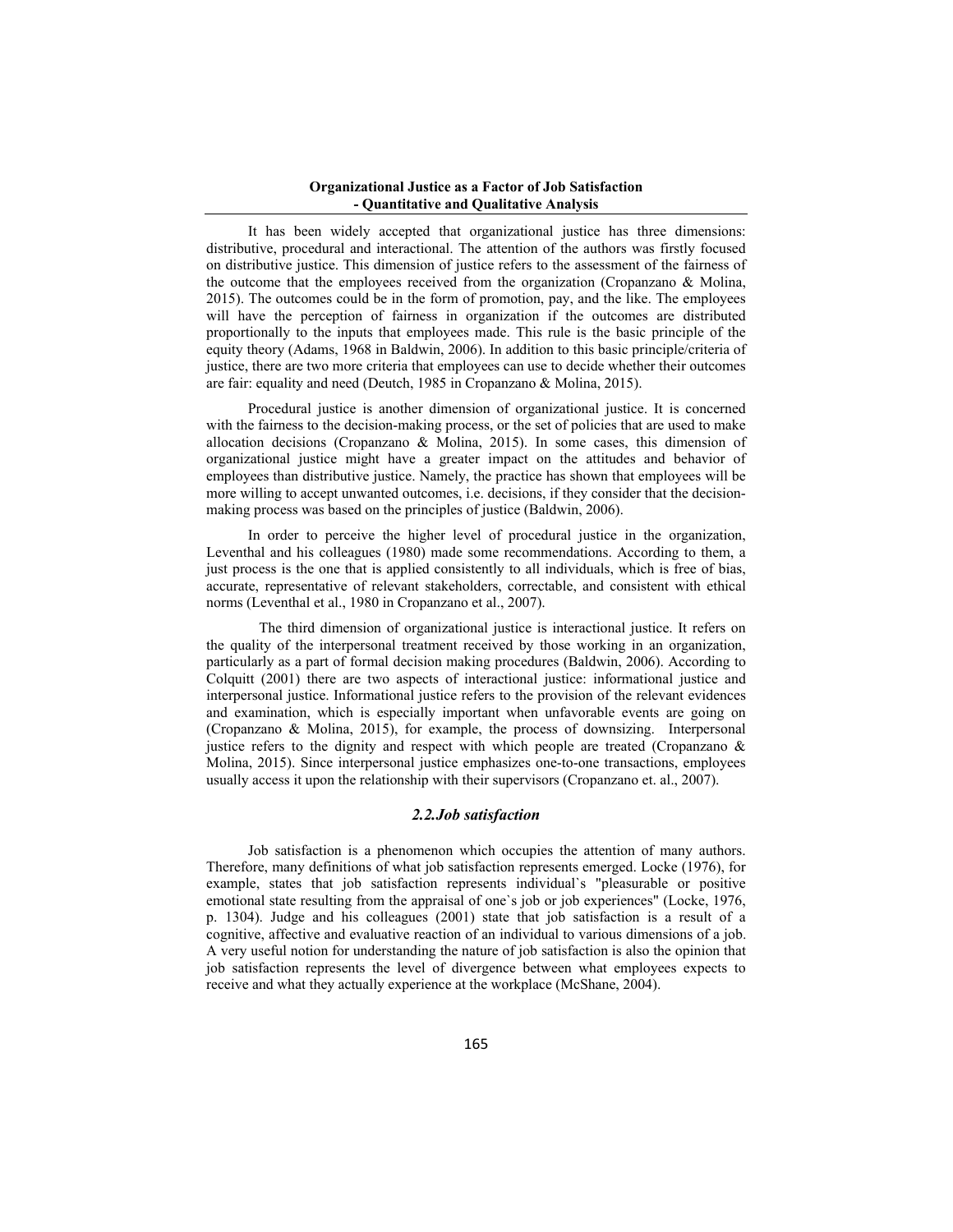#### **Biljana Đorđević, Sandra Milanović, Maja Ivanović-Đukić**

Spector (1997), on the other side, when defining job satisfaction, he takes into account its causality and states that job satisfaction could be seen as a global feeling about the job, or as a constellation of the attitudes towards various aspects of a job (Spector, 1997). Therefore, this author proposed two approaches regarding the nature of job satisfaction, global approach and facet approach.

There is no doubt that job satisfaction is a very important work-related phenomenon. It was found that in the case of high job satisfaction employees may demonstrate many other positive forms of attitudes and behavior, such as organizational citizenship behavior (Farrel, 1983), organizational commitment (Azeem, 2010), low turnover intentions (Crasten & Spector 1987), etc. On the otherhand, this important phenomenon could be influenced by the plenty of factors. One of them is organizational justice.

## *2.3. Hypothesis development*

Many authors in the previous period were interested in examination of relationship between organizational justice and job satisfaction. Since the organizational justice is a multidimensional phenomenon, as well as job satisfaction, many different studies were conducted. For example, Kwak and colleagues (2010) as well as Heponiemi and colleagues (2011) found that between procedural justice and all subcomponents of job satisfaction exists a positive correlation. When it comes to the distributive and interactive justice, it was discovered that between these dimensions of justice and some subcomponents of job satisfaction there are recognized positive correlations, while when others subcomponents of job satisfaction were taken into account, a negative correlation was determined. Positive and significant correlation between all components of organizational justice and job satisfaction was found in the studies conducted by Masterson and colleagues (2000), as well as by Hao and colleagues (2016). Bakhshi and colleagues (2009) also found that between the organizational justice and job satisfaction, as well as organizational commitment, there was a strong relationship.

Although in some studies the negative relationship between some components of organizational justice and some subcomponents of job satisfaction has been found, the literature, in general, suggests that there is a positive relationship between all components of organizational justice and job satisfaction. Therefore, we propose the following hypothesis:

*H1: There is a statistically significant positive relationship between all dimensions of organizational justice and job satisfaction of employees in Serbia.* 

Many studies were conducted in order to examine whether the organizational justice, i.e. its dimensions, have influence on job satisfaction. In addition, Cedwyn and Awamleh (2006) found that distributive and interactive justice had significant effects on job satisfaction, while it was not the case when it came to the procedural justice. In some other studies it was found that distributive and procedural justice had significant effect on job satisfaction (Bakhshi et al. 2009; Fatt et al. 2010), while in some studies it was found that procedural justice was more important predictor of job satisfaction in comparison to the distributive justice (Clay-Warner et al. 2005).

Based on the results of the previously mentioned studies, which in majority of cases were found to have a significantly positive influence on all dimensions of organizational justice on job satisfaction, we propose the following hypothesis: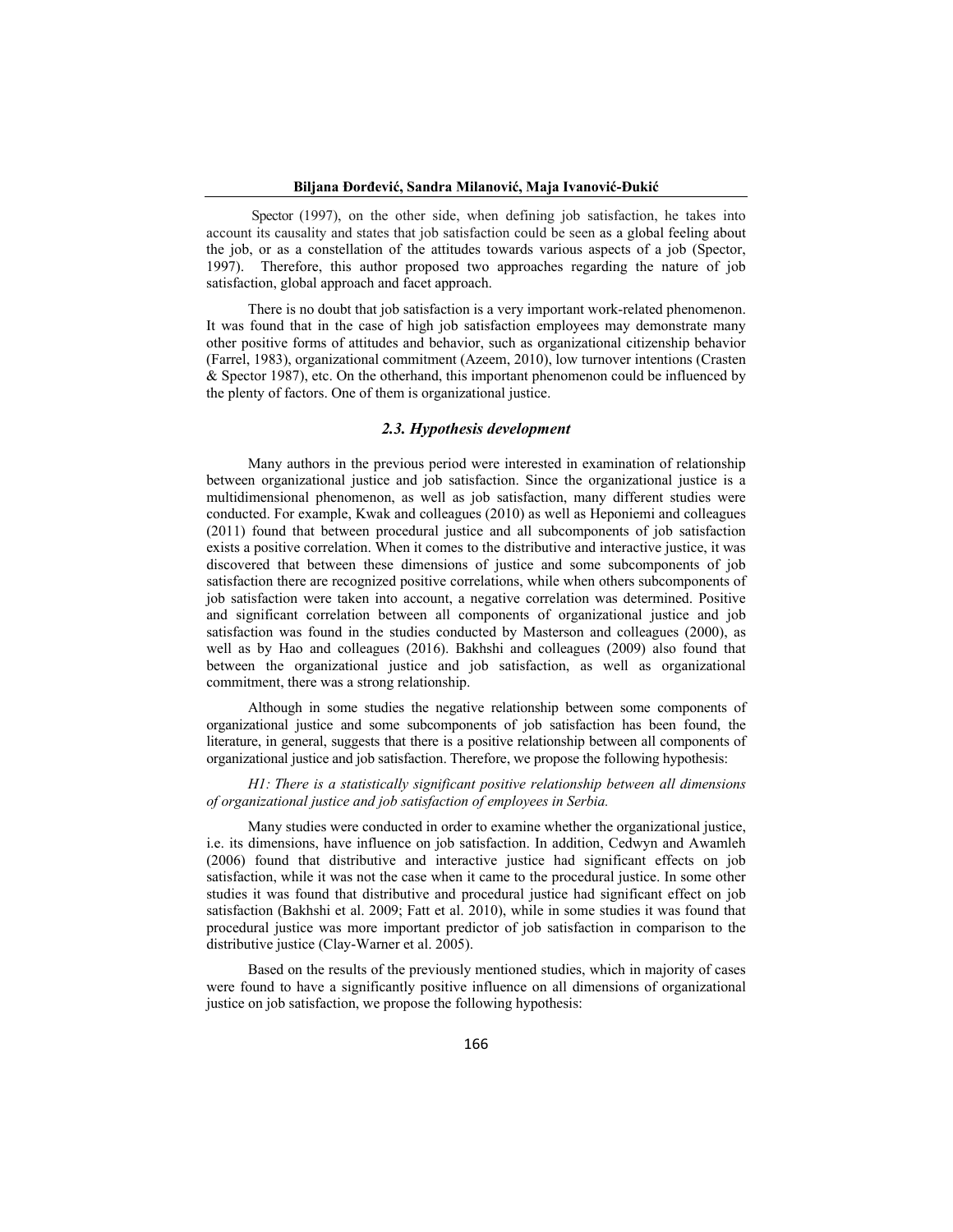*H2: Distributive justice, procedural justice and interactional justice have a statistically significant positive influence on the job satisfaction of employees in Serbia.* 

## **3. Methodology of the Research**

*Context of the research.* In order to test the previously mentioned hypothesis, the primary research was conducted. The data for the research were collected among the employees from 17 big enterprises operating in the Republic of Serbia, mostly in the southeast part.

*Methods and techniques of data collection.* The data were collected through the distribution of questionnaires. The questionnaires were distributed during the period from October 2017 to February 2018 by the students of different years of studies at the Faculty of Economics in Nis who were either performing professional practice or who spent some time in certain companies to obtain the data for seminar papers. A similar method was used by Duobienem and colleagues (2015) in their research.

*Instruments and research variables.* The first part of the questionnaire included questions related to general information about the respondents: gender, age and education. The second part included items about research variables: organizational justice and job satisfaction. Cronbach's alpha coeficient of 0,927 indicates very good internal reliability and consistency of all items in the questionnaire. Regarding organizational justice, the questionnaire developed by Neihoff and Moorman (1993) was used. The questionnaire consisted of the items measuring distributive justice, procedural justice and interactional justice. Cronbach's alpha coeficients for distributive justice was 0,748, for procedural justice 0,634 and for interactional justice 0,903. The data about job satisfaction were gathered using standard job satisfaction questionnaire created by Fernand and Awamleh (2006). Cronbach's alpha for job satisfaction was 0,829. Each item in the questionnaire was assessed using fivepoint Likert scale, ranging from 1 – strongly disagree, to 5 – strongly agree.

*Sample.* The sample consisted of 200 employees. Because of the missing data, only 167 questionnaires were analyzed.

*Analyses and procedures.* Descriptive statistics was applied for getting information about sample frequencies and percentage. Moreover, the correlation coefficients were calculated in order to examine the relationship between the organizational justice and its dimensions and job satisfaction. Multiple regression analysis was used for the purpose of assessing the effect of organizational justice on job satisfaction. The collected data were analyzed by program IBM SPSS, version 23.

## **4. Results**

#### *4.1. Descriptive statistics*

The sample structure by gender, age and education is given in the Table 1.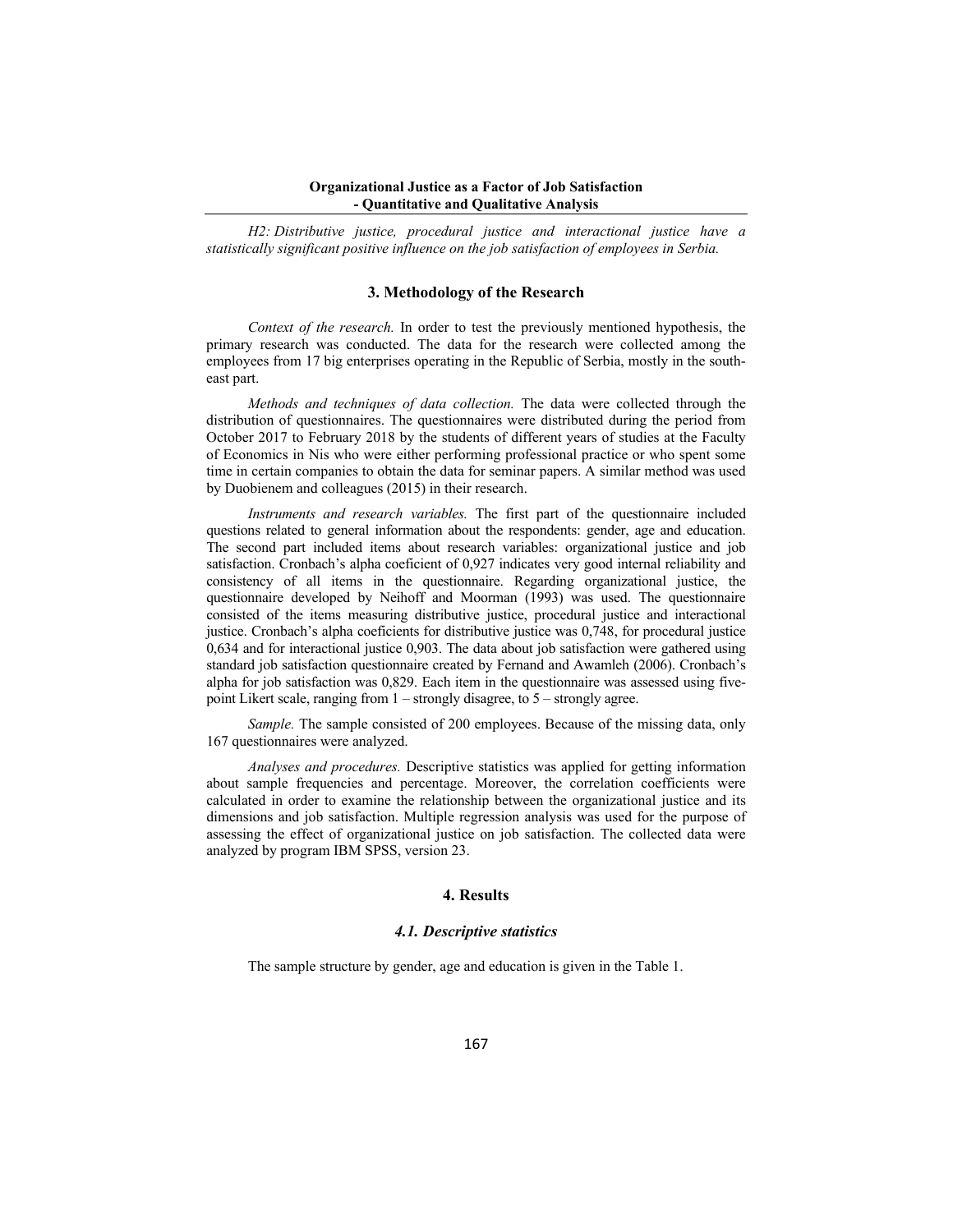|  | Biljana Đorđević, Sandra Milanović, Maja Ivanović-Đukić |  |  |
|--|---------------------------------------------------------|--|--|
|  |                                                         |  |  |

| Variable         | Frequency | Percent |
|------------------|-----------|---------|
| Gender           | 167       | 100     |
| Male             | 97        | 58,1    |
| Female           | 70        | 41,9    |
| Age              | 167       | 100     |
| <25              | 12        | 7,2     |
| $26-40$          | 70        | 41,9    |
| $41 - 55$        | 67        | 40,1    |
| > 55             | 18        | 10,8    |
| <b>Education</b> | 167       | 100     |
| II level         | 4         | 2,4     |
| III level        | 28        | 16,8    |
| <b>IV</b> level  | 72        | 43,1    |
| V level          | 11        | 6,6     |
| VI level         | 17        | 10,2    |
| VII level        | 25        | 15,0    |

**Table 1 Respondent Characteristics** 

*Source:* Authors

The mean values, as well as the standard deviations of each dimension of organizational justice in the questionnaire are presented in the Table 2.

**Table 2 Means, standard deviations and correlations between organizational justice and job satisfaction** 

| Variables               | Mean | <b>SD</b> |          |          |          |          |  |
|-------------------------|------|-----------|----------|----------|----------|----------|--|
| Distributive Justice    | 3.34 | .83       |          |          |          |          |  |
| Procedural Justice      | 3.30 | .67       | $.629**$ |          |          |          |  |
| Interactional Justice   | 3.41 | .80       | $.534**$ | $.697**$ |          |          |  |
| Organizational Justice  | 3.35 | .66       | $.846**$ | $.882**$ | $.862**$ |          |  |
| <b>Job Satisfaction</b> | 3.42 | .74       | $.591**$ | $.580**$ | $.658**$ | $.709**$ |  |

\*\*. Correlation is significant at the 0.01 level (2-tailed).

*Source:* Authors

## *4.2. Hypothesis testing*

In order to test the hypothesis H1 correlations between distributive justice, procedural justice, interactional justice and job satisfaction are calculated (Table 2).

To examine whether or not there is a relationship between variables, Pearson Correlation Coefficient was used. Pearson Correlation Coefficient is positive and higher than .50, p.01. Correlations between distributive justice (r=0.59, p<0.01), procedural justice ( $r=0.58$ ,  $p<0.01$ ), interactional justice ( $r=0.66$ ,  $p<0.01$ ) and job satisfaction were all significant. These results of correlation analysis are indicating that there is a direct and significant correlation, at the level of 1% among all dimensions of organizational justice and job satisfaction.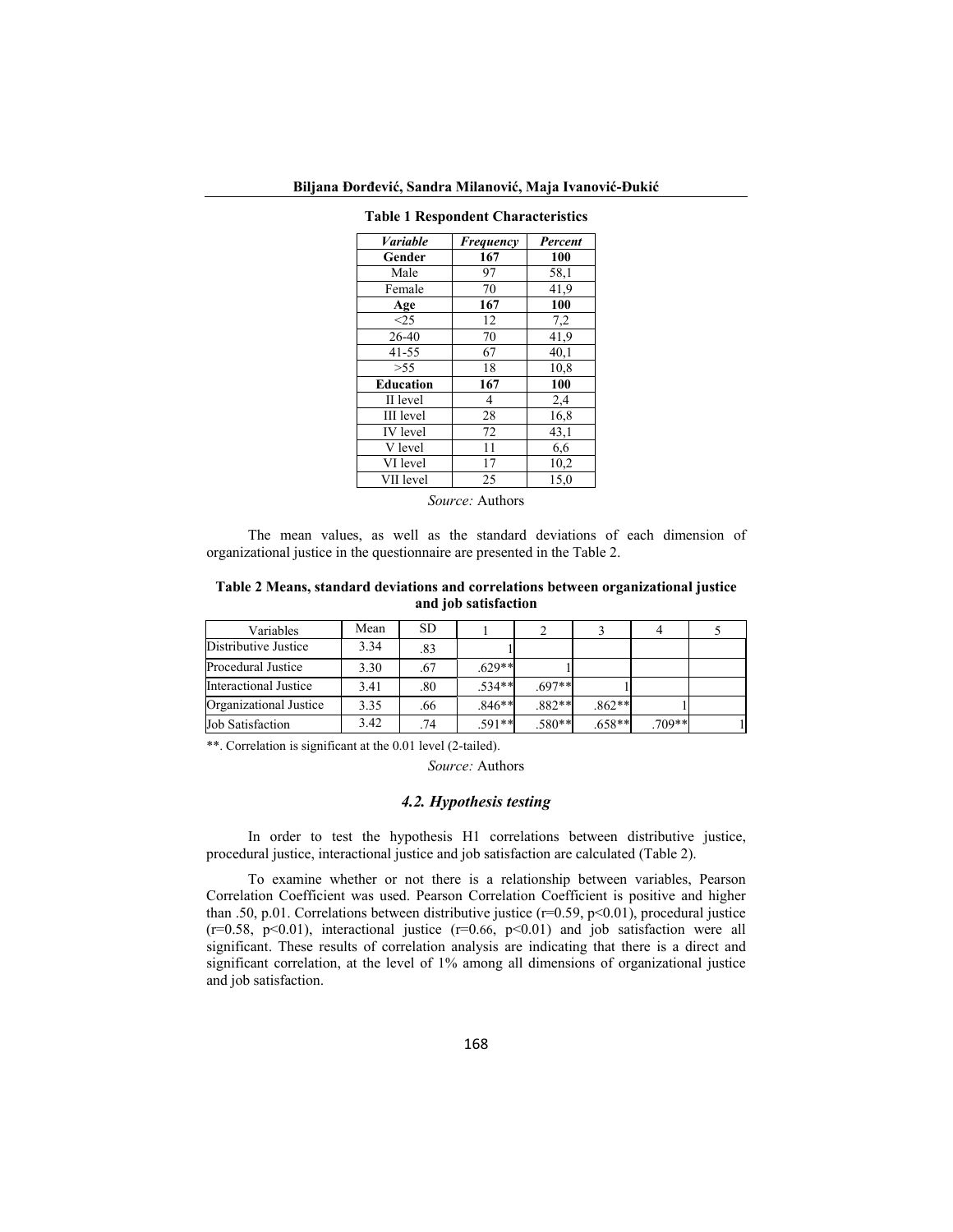Based on the above results, the hypothesis H1 is confirmed meaning that when the perception of organizational justice dimensions increases, the level of job satisfaction of employees also increases. More precisely, higher distributive, procedural or interactional justice would lead to a higher job satisfaction of employees in Serbia. Having in mind that, according to Cohen (1992), the size effect of Pearson correlations can be small  $(\pm .10)$ , medium  $(\pm 0.30)$  and large  $(\pm 0.50)$ , it can also be concluded that relationships between dimensions of organizational justice and job satisfaction have a large practical effect.

In order to test the hypothesis H2, the multiple regression analysis was applied, where a predictor variable were all dimensions of organizational justice and a dependent variable was job satisfaction.

#### **Table 3: Regression analysis of organizational justice and job satisfaction**

Model Summaryb

|       |                  |      | Adiusted        | Std. Error         | Change Statistics  |          |     |     |                  |  |
|-------|------------------|------|-----------------|--------------------|--------------------|----------|-----|-----|------------------|--|
| Model | R                |      | Square R Square | of the<br>Estimate | R Square<br>Change | F Change | dfl | df2 | Sig. F<br>Change |  |
|       | 71Q <sup>a</sup> | .516 | .507            | .52213             | .516               | 58.017   |     | 163 | .000             |  |

a. Predictors: (Constant), Distributive justice, Procedural justice, Interactional justice

b. Dependent Variable: Job satisfaction

ANOVAa

| Model      | Sum of Squares | r c           | Mean Square  |        | $\mathrm{S1g}$ .  |
|------------|----------------|---------------|--------------|--------|-------------------|
| Regression | 47.450         |               | 15.817       | 58.017 | .000 <sup>b</sup> |
| Residual   | 44.437         | $\sim$<br>103 | 272<br>.2751 |        |                   |
| Total      | 1.887          | 166           |              |        |                   |

a. Dependent Variable: Job satisfaction

b. Predictors: (Constant), Distributive justice, Procedural justice, Interactional justice

| Coefficients <sup>a</sup> |  |  |  |  |  |
|---------------------------|--|--|--|--|--|
|---------------------------|--|--|--|--|--|

|  |               |      | Unstandardized | Standardized |       |      |                                |       |
|--|---------------|------|----------------|--------------|-------|------|--------------------------------|-------|
|  |               |      | Coefficients   | Coefficients |       | Sig. | <b>Collinearity Statistics</b> |       |
|  | Model         | В    | Std. Error     | Beta         | T     |      | Tolerance                      | VIF   |
|  | Constant)     | .798 | .214           |              | 3.736 | .000 |                                |       |
|  | Distributive  | .275 | .064           | .305         | 4.293 | .000 | .587                           | 1.703 |
|  | iustice       |      |                |              |       |      |                                |       |
|  | Procedural    | .091 | .093           | .082         | .981  | .328 | .422                           | 2.371 |
|  | iustice       |      |                |              |       |      |                                |       |
|  | Interactional | .409 | .072           | .438         | 5.679 | .000 | .499                           | 2.005 |
|  | iustice       |      |                |              |       |      |                                |       |

a. Dependent Variable: Job satisfaction

#### *Source:* Authors

In Table 3, as the multiple regression analysis showed, R value was 0.719, while value of  $\mathbb{R}^2$  was 0.516, which means that 51.6% of variation in job satisfaction is due to predictor variables. This, further, means that organizational justice has a statistically significant impact on job satisfaction of employees in Serbia, in the first place due to distributive and interactional justice (see β coefficients). Furthermore, Table 3 shows that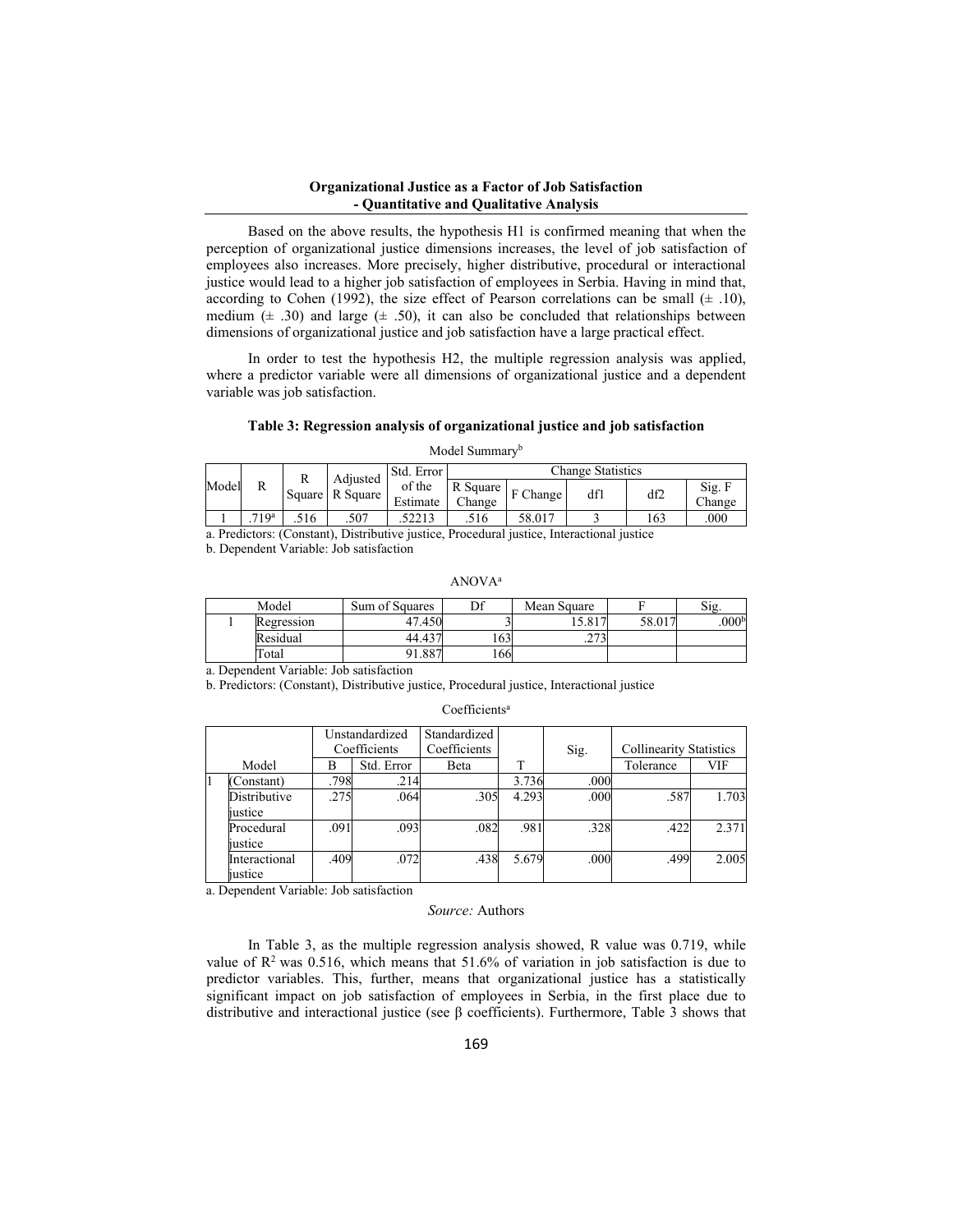the regression model is representative and ANOVA analysis between researched variables presented F=58.017 that it is significant at the .000 level ( $p < .05$ ).

The data from Table 3 also show that the strongest effect on job satisfaction of employees in Serbia has interactional justice ( $\beta$ =0.438, p<0.01). This impact is statistically significant. An effect of distributive justice on job satisfaction is smaller ( $\beta$ =0.305, p<0.01) and statistically significant, compared to the interactional justice. But, the impact of procedural justice is the smallest  $(\beta=0.082)$  and statistically insignificant. Therefore, our second hypothesis (H2) is partially confirmed.

## **5. Discussion**

Table 2 shows that the mean values of all dimensions of organizational justice are higher than the average (value of 3) meaning that employees have positive attitudes toward this category. On the other hand, they are not completely satisfied with it because the mean value of every dimension is not even close to the values 4 or 5. The same conclusion could be made regarding the job satisfaction since the mean value of this category is 3.42.

 Regarding our starting assumption, the results of the study confirmed hypothesis H1, while the hypothesis H2 is partly confirmed. Such results to some extent are similar to the findings in previously conducted studies. For example, Hao and his colleagues (2016) found that distributive justice, procedural justice and interactional justice are highly correlated with job satisfaction although that the correlation coefficients were higher than those in our study. The results similar to ours were also found in the research of Lofty and Pour (2013).

Based on the obtained results, it can be concluded that the job satisfaction of the employees participating in the survey is significantly influenced by distributive and interactional justice. The results also showed that the impact of interactional justice was higher than distributive justice. When it comes to the procedural justice, the results show that this dimension of organizational justice did not have an impact on job satisfaction. The explanation for significant impact of distributive justice on job satisfaction of employees in Serbia could be seen in the high rate of unemployment. Consequently, the outcomes they receive from organizations, although usually not high, are important to them. The explanation of high impact of interactional justice on job satisfaction could be collectivistic dimension of national culture where interpersonal relations are very important. On the other hand, an explanation for the low impact of procedural justice on job satisfaction could be a high level of power distance, which is also the characteristic of Serbian national culture. Consequently, the employees do not weigh the procedures too much since they do not expect to be involved in decision-making process, or to have an impact on procedure implementation.

Contrary to our finding, in the study conducted by Hao and his colleagues (2016) it was found that all three dimensions of organizational justice have a positive impact on job satisfaction. On the other hand, study of Lofty and Pour (2013) showed that only procedural justice could predict job satisfaction, while that is not the case when it comes to the distributive and interactional justice.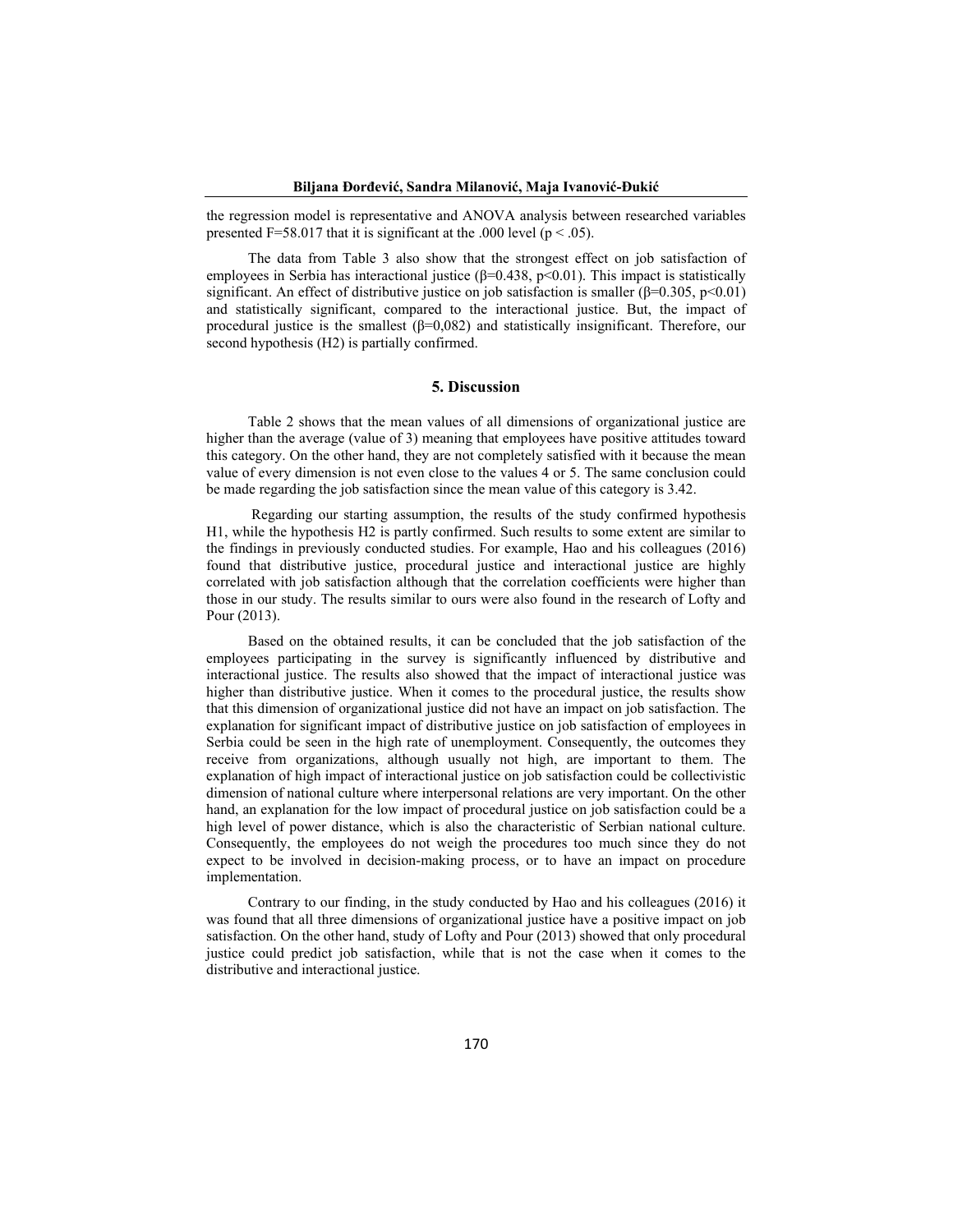### **6. Conclusion**

This paper deals with two very important phenomena in working place: organizational justice and job satisfaction. In the theoretical part of the paper, the most important characteristics regarding both concepts are presented. It was stressed that both phenomena in the final instance may influence organizational effectiveness and efficiency. It was also stressed that job satisfaction of the employees could be influenced by their perception regarding the justice in organization.

In the empirical part, the results of the study present the relationship between these phenomena. Actually, the results showed that there is a statistically significant positive relationship between all dimensions of organizational justice and job satisfaction, as well as that distributive and interactional justices have a statistically significant positive influence on job satisfaction, which is not the case when it comes to the procedural justice.

The findings of this study could have some implication for human resource management improvement in the companies in Serbia, although the sample was not the representative one and the results could only be seen as indicative. Having in mind that organizational justice, especially distributive and interactional, have positive impact on job satisfaction of employees, managers should try to increase their levels. According to the obtained data from the survey, it can be concluded that managers should improve the level of benefits of distribution fairness, make more appropriate work schedules for the employees, as well as their workloads, and finally, put more efforts to create the climate of mutual respect and recognition of employee's needs and rights.

## **References**

- Al-Zu'bi, A. H. (2010). A study of relationship between organizational justice and job satisfaction. *International Journal of Business and Management*, 5(12), 102-109.
- Al-Zu'bi, H. A. (2002). Organizational justice as a determinant of organizational commitment and intention to leave. *Asian Academy of Management Journal*, 7(2), 55-66.
- Awamleh, R. & Fernandes, C. (2006). Impact of Organizational Justice in an Expatriate Work Environment. *Management Research News*, 29(11), 701-712.
- Azeem, S. M. (2010). Job satisfaction and organizational commitment among employees in the Sultanate of Oman. *Psychology*, 1(4), 295–300.
- Bakhshi, A., Kumar, K., & Rani, E. (2009). Organizational justice perceptions as predictor of job satisfaction and organization commitment. *Journal of Business and Management,* 4(9), 145-154.
- Baldwin, S. (2006). *Organizational justice*. Brgihton: Institute of Employment Studies. Retrieved from: http://www.employment-studies.co.uk/system/files/resources/files/ mp73.pdf, Accessed on 15 August 2018.
- Basu, E., Kumar Pradhan, R. & Ram Tewari, H. (2017). Impact of organizational citizenship behavior on job performance in Indian healthcare industries: The mediating role of social capital. *International Journal of Productivity and Performance Management,*  66(6), 780-796.
- Bin, A. S. (2016). The relationship between job satisfaction, job performance and employee engagement: An explorative study. *Journal Issues in Business Management and Economics,* 4(1), 1-8.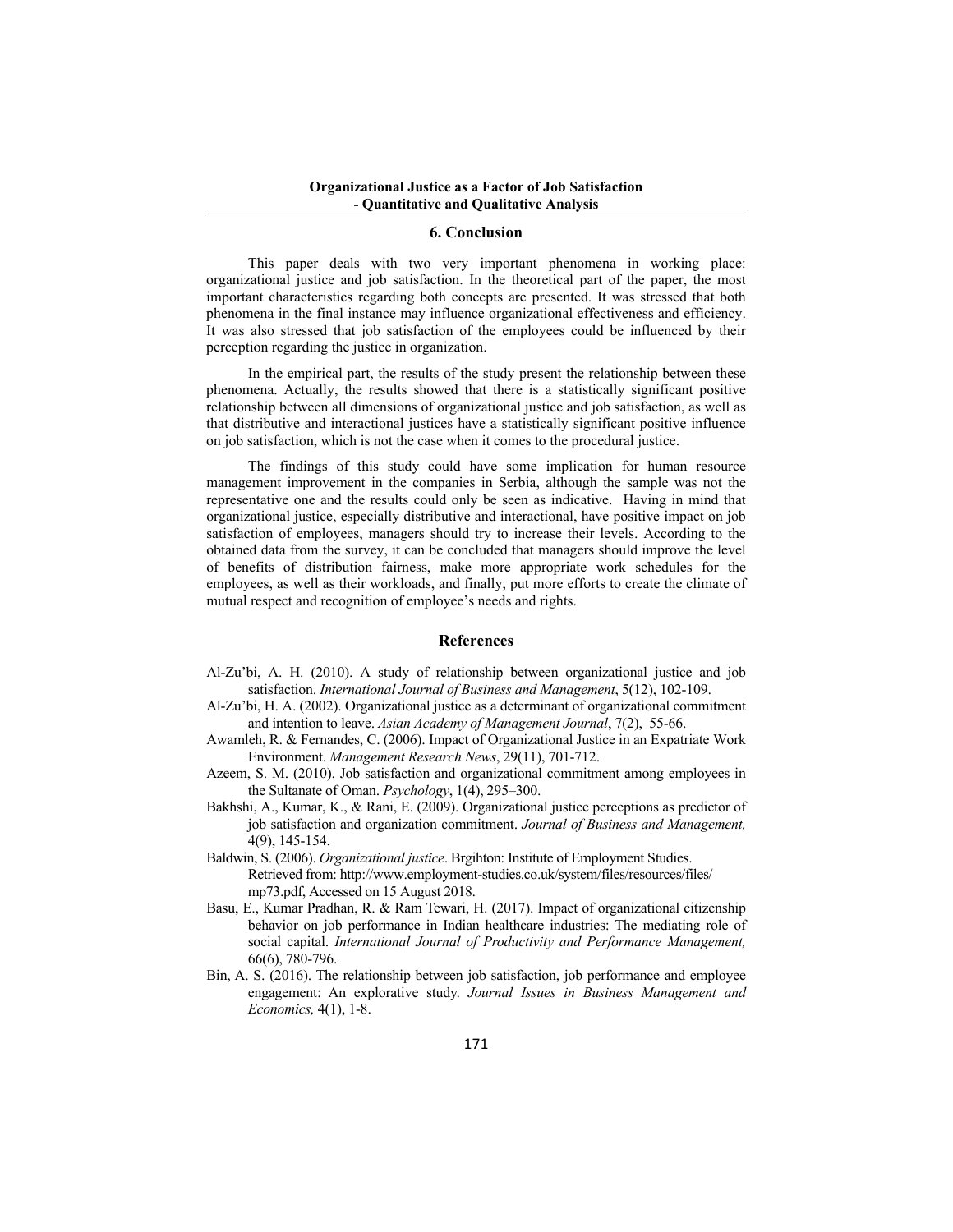- Carsten, J. M. & Spector, P. W. (1987). Unemployment, job satisfaction, and employee turnover: A meta-analytic test of the Muchinsky model. *Journal of Applied Psychology*, 72 (3), 374-381.
- Cedwyn, F. & Awamleh, R. (2006), Impact of organizational justice in an expatriate work environment. *Management Research News,* 29(11), 701-712.
- Clay-Warner, J., Reynolds, J., Roman, P. (2005). Organizational Justice and Job Satisfaction: A Test of Three Competing Models. *Social Justice Research*, 18(4), 391-409.
- Cohen, J. (1992). Quantitative methods in psychology: A power primer. *Psychological Bulletin*, 112(1), 153–159.
- Colquitt, J. A. (2001). On the dimensionality of organizational justice: A construct validation of a measure. *Journal of Applied Psychology*, 86, 386-400.
- Cropanzano, R. & Molina, A. (2015). Organizational justice. In: Wright J. D. (Ed). *The International Encyclopedia of Social and Behavioral Sciences, Second Edition.* (pp. 379- 384). Oxford, UK: Elsevier Press.
- Cropanzano, R., Bowen, D. E. & Gilliland, S. W. (2007). The management of organizational justice. *Academy of Management Perspectives,* 21, 34-48.
- Farrell, D. (1983). Exit, voice, loyalty, and neglect as responses to job dissatisfaction: A multidimensional scaling study. *Academy of Management Journal*, 26 (4), 596-607.
- Fatt, C. K., Khin, E. W., & Heng, T. N. (2010). The impact of organizational justice on employee's job satisfaction: The Malaysian companies perspectives. *American Journal of Economics and Business Administration,* 2(1), 56-63.
- Greenberg, J. (1987). A taxonomy of organizational justice theories. *The Academy of Management Review,* 12(1), 9-22.
- Hao, Y., Hao, J. & Wang, X. (2016). The relationship between organizational justice and job satisfaction: Evidence from China. *Journal of Chinese Human Resource Management*, 7(2),115-128.
- Hasan, A. A. (2010). A Study of Relationship between Organizational Justice and Job Satisfaction. *International Journal of Business and Management,* 5(12), 102-109.
- Heponiemi, T., Elovainio, M., Kouvonen, A., Kuusio, H., Noro, A., Finne-Soveri, H. & Sinervo,T. (2011). The effects of ownership, staffing level and organisational justice on nurse commitment, involvement, and satisfaction: a questionnaire study. *International Journal of Nursing Studies*, 48(12), 1551-1561.
- Jafari, P. & Bidarian, Sh. (2012). The relationship between organizational justice and organizational citizenship behavior. *Procedia – Social and Behavioral Sciences*, 47, 1815–1820.
- Judge, T. A. Thoresen, C. J., Bono, J. E., & Patton, G. K. (2001). The job satisfaction job performance relationship: A qualitative and quantitative review. *Psychological Bulletin*, 127, 376-407.
- Khan, R. M., Ziauddin, Jam, F.A. and Ramay, M. I. (2010). The Impacts of Organizational Commitment on Employee Job Performance. *European Journal of Social Sciences,* 15(3), 292-298.
- Kwak, C., Chung, B.Y., Xu, Y. & Eun-Jun Cho. (2010). Relationship of job satisfaction with perceived organizational support and quality of care among South Korean nurses: a questionnaire survey. *International Journal of Nursing Studies*, 47 (10), 1292-1298.
- Locke, E. A. (1976). The nature and causes of job satisfaction. In Dunnette, M. D. (Ed.), *Handbook of Industrial and Organizational Psychology,* (pp. 1297-1349). Chicago: Rand McNally College Publishing Company.